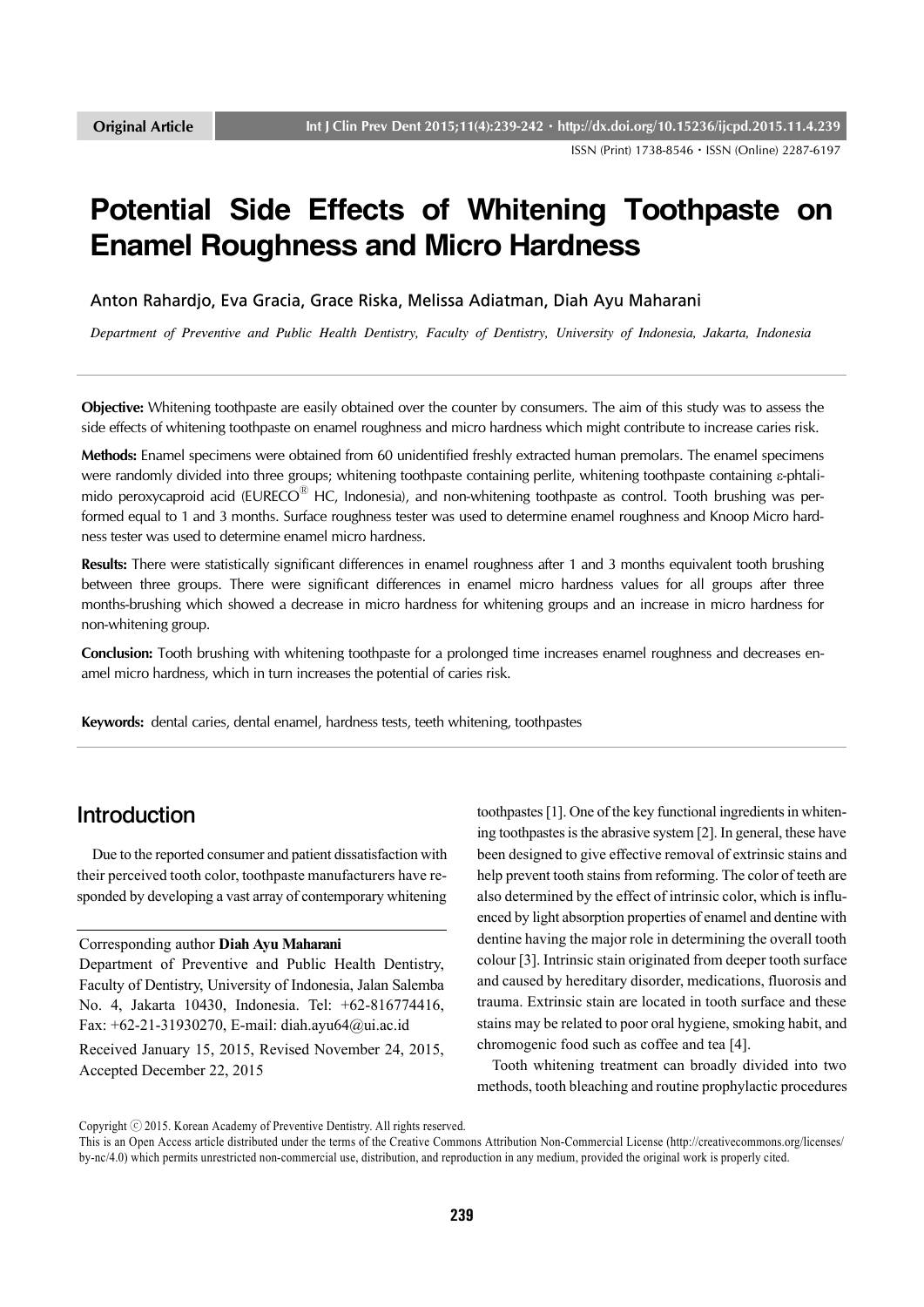such as brushing with whitening toothpaste. Tooth bleaching can improve intrinsic tooth color and typically contain hydrogen peroxide. Whitening toothpaste have formulations that have an enhanced physical and chemical cleaning ability. Whitening toothpaste have been shown to effectively remove and prevent extrinsic stain [2]. Because bleaching procedure is more expensive than prophylactic procedure using whitening toothpaste, many people choose to use whitening toothpaste than bleaching procedure. The whitening effects of whitening toothpastes are usually achieved by incorporation of bleaching and abrasive components. An ideal whitening toothpaste should remove stain effectively, whilst causing minimal effect on tooth structure. So, the effect of whitening toothpaste on enamel properties are important [4]. Micro hardness and roughness are two of the important properties of materials and associated with loss or gain of mineral content in tooth structure [5].

### Materials and Methods

 This was an in-vitro experimental study. The specimens were 60 unidentified freshly extracted human premolars (IRB No. 1337/PT02.H4.FKG/C3/2009 [Faculty of Dentistry, University of Indonesia]). All teeth were examined visually to ensure there were no caries, filling and fracture. The enamel specimens were embedded in acrylic mold and randomly divided into three

groups (Table 1). Baseline data were collected for each sample before any intervention. Then tooth brushing was performed equal to 1 and 3 months. A typical tooth surface in vivo was brushed on average 5 seconds, twice a day [6]. Now, the specimens were brushed for 4 weeks, which equals 280 seconds and for 14 weeks, which equals 840 seconds. Surface roughness tester was used to determine enamel roughness and Knoop Micro hardness tester was used to determine enamel micro hardness. Moreover, data were analyzed using IBM SPSS ver. 20 (IBM Co., Armonk, NY, USA) and mean differences within groups were analyzed using Friedman test for enamel roughness average and one-way ANOVA test for micro hardness value. Mean differences between groups were analyzed using Kruskal-Wallis test for enamel roughness average and one-way ANOVA test for micro hardness value.

### **Results**

 The changes in enamel roughness values are described in Table 2. After tooth-brushing equal for 1 and 3 months, there were statistically significant differences in roughness average within three groups. Roughness average between three groups were not statistically significant different after 1 and 3 months tooth brushing. Mann-Whitney analysis showed that there were significant difference between group A with B and C, but no sig-

|  |  | <b>Table 1.</b> Toothpaste used in the study |  |  |
|--|--|----------------------------------------------|--|--|
|--|--|----------------------------------------------|--|--|

| Group | Toothpaste                                                              | Ingredient                                                                                                                                                                                                                                                                                                             |
|-------|-------------------------------------------------------------------------|------------------------------------------------------------------------------------------------------------------------------------------------------------------------------------------------------------------------------------------------------------------------------------------------------------------------|
| A     | Pepsodent Whitening<br>(whitening toothpaste)<br>with perlite abrasive) | Calcium carbonate, hydrated silica, 0.7% perlite, sodium lauryl sulphate, sorbitol, water, sodium silicate,<br>cellulose gum, DMDM hydantoin, flavor, sodium saccharine, Cl 74160, Cl 77891, 1.12% sodium<br>monofluorophosphate, potassium citrate                                                                    |
| B     | Formula Sparkling White<br>(whitening toothpaste)<br>with peroxide)     | Precipitated calcium carbonate, hydrated silica, sodium lauryl sulphate, sorbitol, purified water, PEG 600,<br>sodium carboxymethyl cellulose, DMDM hydantoin, flavor, sodium saccharine, CI 74260, 0.1% &-phtali-<br>mido peroxycaproic acid (EURECO® HC), monosodium phosphate, 0.8% sodium monofluoro-<br>phosphate |
|       | Pepsodent Regular                                                       | Calcium carbonate, hydrated silica, sodium lauryl sulphate, sorbitol, water, sodium silicate, cellulose gum,<br>DMDM hydantoin, flavor, sodium saccharine, CI 77891, 1.12% sodium monofluorophosphate, potas-<br>sium citrate                                                                                          |

#### **Table 2.** Enamel roughness average

| Toothpaste group | <b>Baseline</b> | Month 1       | Month 3       | p-value |
|------------------|-----------------|---------------|---------------|---------|
| A $(n=10)$       | $0.09 + 0.32$   | $0.19 + 0.11$ | $0.41 + 0.24$ | < 0.05  |
| $B(n=10)$        | $0.07 + 0.04$   | $0.13 + 0.10$ | $0.22 + 0.19$ | < 0.05  |
| $C (n = 10)$     | $0.07 + 0.03$   | $0.12 + 0.05$ | $0.20 + 0.08$ | < 0.05  |
| p-value          | NS              | NS            | NS            |         |

Values are presented as mean±standard error. A group: Pepsodent, Whitening (whitening toothpaste with perlite abrasive). B group: Formula, Sparkling, White (whitening toothpaste with peroxide). C group: Pepsodent, Regular. NS: not significant.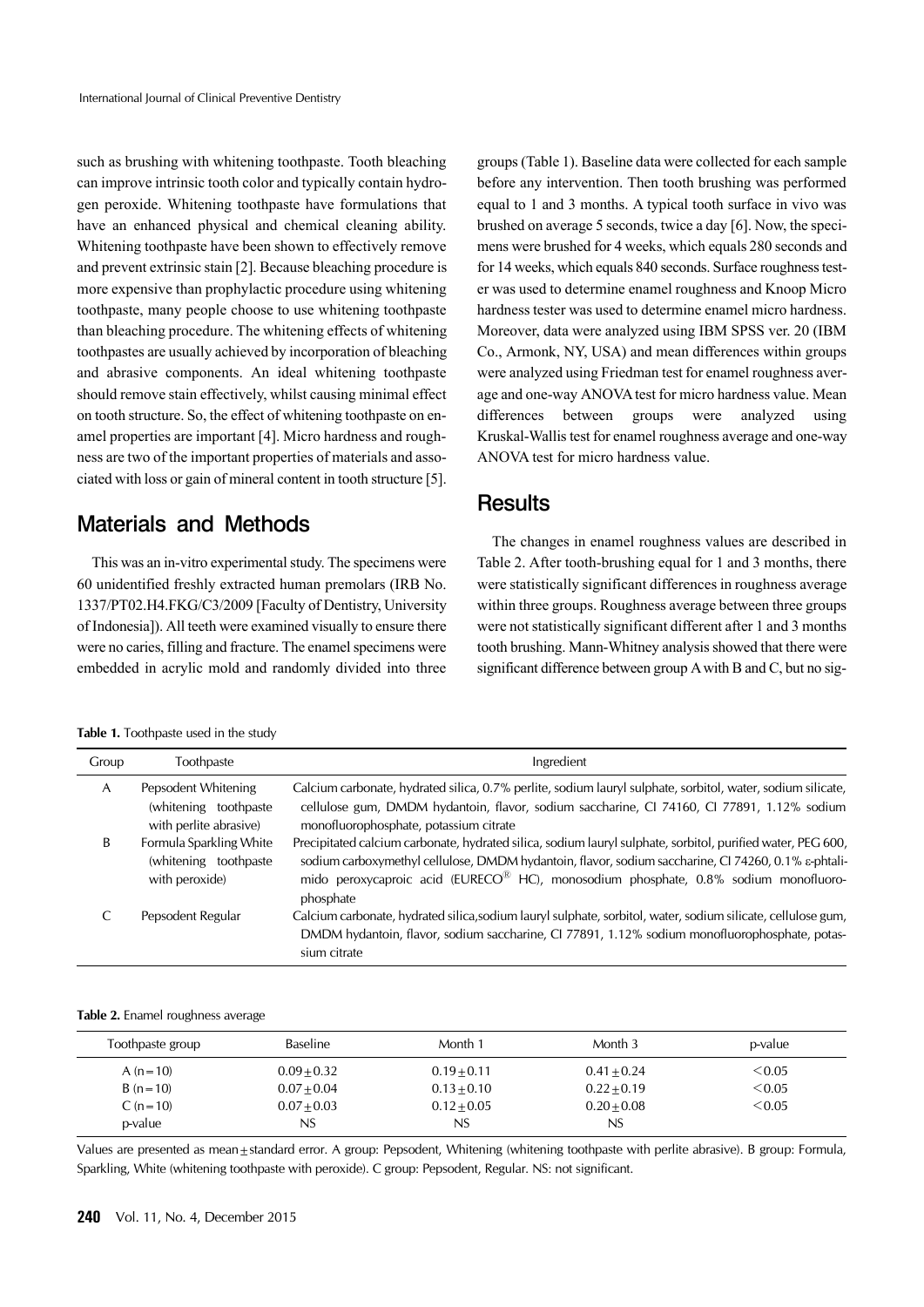| Toothpaste group | <b>Baseline</b>  | Month 1          | Month 3          | p-value |
|------------------|------------------|------------------|------------------|---------|
| A $(n=10)$       | $343.37 + 21.78$ | $339.13 + 14.42$ | $311.33 + 12.50$ | < 0.05  |
| $B(n=10)$        | $358.17 + 25.77$ | $344.60 + 14.81$ | $312.33 + 17.31$ | < 0.05  |
| $C (n = 10)$     | $342.33 + 31.83$ | $359.27 + 26.19$ | $387.73 + 24.48$ | < 0.05  |
| p-value          | NS               | NS               | < 0.05           |         |

**Table 3.** Enamel micro hardness values

Values are presented as mean±standard error. A group: Pepsodent, Whitening (whitening toothpaste with perlite abrasive). B group: Formula, Sparkling,White (whitening toothpaste with peroxide). C group: Pepsodent, Regular. NS: not significant.

nificant difference between B and C. The micro hardness values are described in Table 3. The one way ANOVA showed that statistically significant differences found in enamel micro hardness value among three toothpastes after three months brushing. Post Hoc least significant difference analysis showed that significant differences found in toothpaste A with C and toothpaste B with C. There were no significant differences in toothpaste A with B after three months brushing. Then, there were significant differences in enamel micro hardness value in baseline, after one month brushing and after three months brushing in all toothpaste groups.

#### **Discussion**

 Whitening toothpaste can be easily acquired by patients who want to get whiter teeth at a lower cost. The main purpose of whitening toothpaste is removing stain, either mechanically or chemically. The mechanical ingredients in whitening toothpaste are abrasives such as hydrated silica, calcium carbonate, and perlite, which together with toothpaste bristles, remove the outer stained plaque, but do not change the color of teeth. Moreover, whitening toothpaste may contain bleaching agents, most commonly calcium peroxide or hydrogen peroxide to improve their ability to remove stain. They can break down the stain molecule, providing a bleaching effect. But, because of peroxide concentration in toothpaste are small and in contact with teeth for a short period of time, therefore there is lack of evidence about whether such toothpastes can improve the internal tooth color. They certainly bleach the pellicle or stain on the tooth surface [7]. An ideal whitening toothpaste should remove stain effectively, while have a minimal effect on tooth structure. So, the effect of whitening toothpaste on properties of enamel are important [4]. Roughness and micro hardness are two of the important properties of materials and associated with loss or gain of mineral content in tooth structure [5].

 The increasing roughness average within three groups were caused by mechanism of active ingredients in the toothpaste, either mechanic or chemical agent. Toothpaste C as the positive control increased the enamel roughness because it contained

abrasives, such as hydrated silica and calcium carbonate. Toothpaste B which contain the same abrasive and peroxide as the whitening agent had higher increasing roughness average, but not statistically significant different compared with toothpaste C after three-months tooth brushing. Toothpaste A which contain same abrasives and also perlite as the whitening agent had the highest increasing roughness. This is associated by the abrasion mechanism of abrasive particles that made scratches in enamel surfaces [8]. After three months tooth brushing, roughness average for paste A and B was  $0.41 \mu m$  and  $0.22 \mu m$ which had already passed the threshold for bacteria retention  $(0.20 \,\mu m)$  [8,9]. This could increase plaque formation, maturation and retention, which could lead to caries and periodontal inflammation risk, and could also contribute to teeth discoloration.

 Although whitening toothpaste used daily remain in contact with teeth for a short period of time, is has been reported that frequent use may decrease enamel micro hardness [4]. Micro hardness determination can provide indirect evidence of demineralization and remineralization in dental hard tissues [10]. In this study, brushing the enamel specimens with perlite whitening toothpaste (toothpaste A) and peroxide whitening toothpaste (toothpaste B) caused a significant decrease in enamel micro hardness and brushing enamel specimens with conventional fluoride toothpaste without whitening active ingredients (toothpaste C) caused a significant increase in enamel micro hardness after 14 minutes brushing which equal to three months brushing in vivo.

 In toothpaste A, there was a decrease in enamel micro hardness value. It means that, there was a mineral loss in enamel specimens brushed with toothpaste A. Demineralization caused by toothpaste A is associated with abrasion process by abrasives agents contained in toothpaste A, such as perlite, hydrated silica and calcium carbonate. A decrease in enamel micro hardness value in toothpaste B, besides the influence of abrasives (hydrated silica and calcium carbonate), is associated by the action of oxygen free radicals present in peroxide, which may react with mineral and organic structures of dental tissues [11]. Increasing enamel micro hardness value in enamel speci